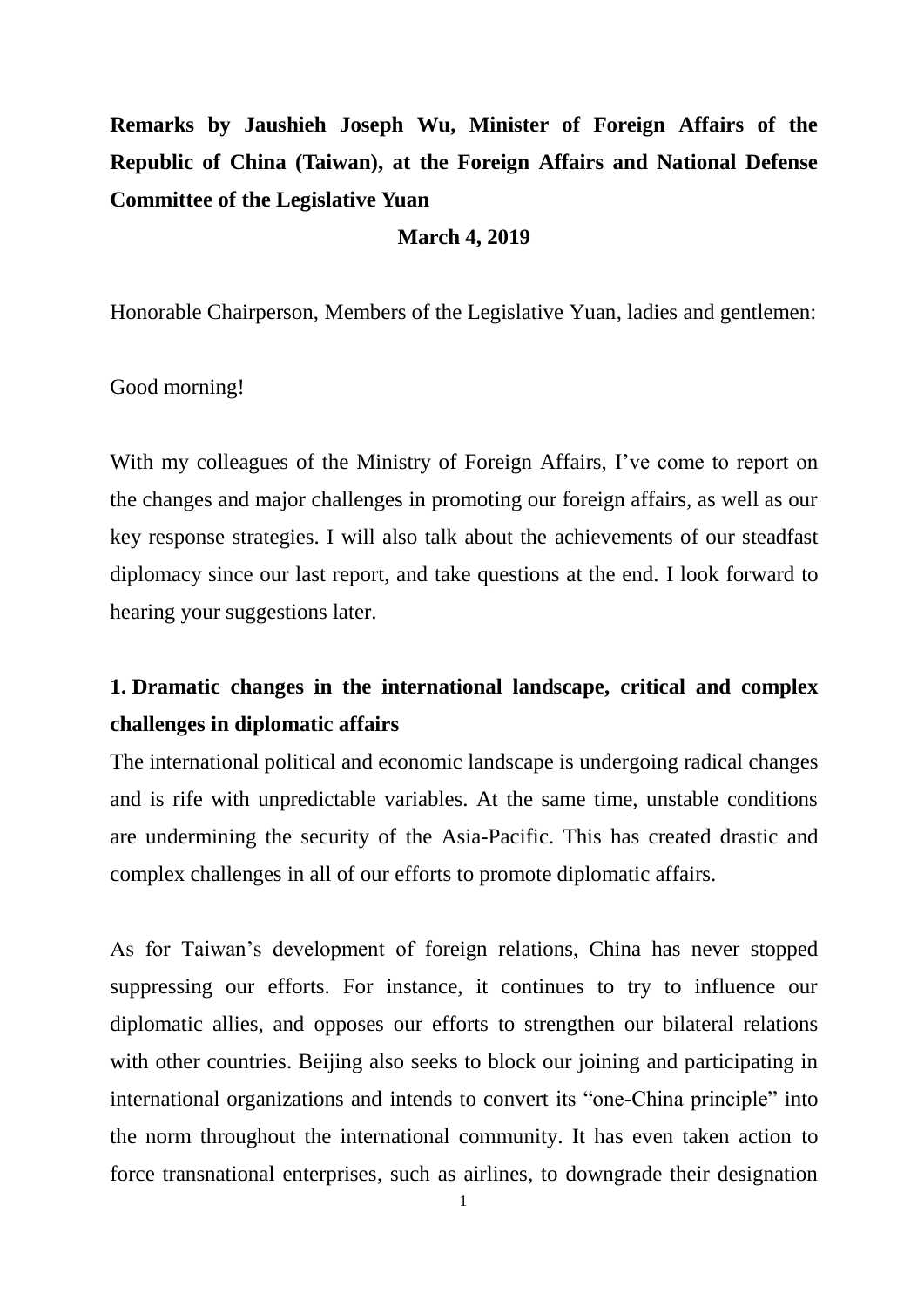of Taiwan. In addition, it has resorted to using disinformation to undermine Taiwan's sovereignty, reduce Taiwan's status, and limit our presence on the world stage.

Furthermore, Beijing has recently been relentless in its propaganda attacks and military intimidation against Taiwan. For instance, Xi Jinping gave a speech on January 2 this year, commemorating the 40th anniversary of the so-called "Message to Compatriots in Taiwan." He stated that China would start imposing the "one-China principle" and "one country, two systems" on the people of Taiwan, and that China would not abandon the option of using military force against Taiwan. Xi's statement not only raised a high level of concern throughout the international community, but also ignored the existence of the Republic of China. At the same time, it overlooked the adamant refusal of the people of Taiwan to accept "one country, two systems." Thus, both the Asia-Pacific landscape and cross-strait relations have been negatively affected. Moreover, the speech stands against such core values as democracy, freedom, and respect for human rights, as well as the wishes of the vast majority of the people of Taiwan.

With China also facing severe challenges, we would not be surprised if Beijing were to try to deflect current domestic discontent and external pressure by taking greater steps to wrest away our diplomatic allies and suppress our international participation.

With respect to regional security, China has kept expanding its military activities in recent years, especially in the South China Sea. Its maneuvers have caused unease in several countries in the region, with some even taking action in response. On many occasions, China has had its navy and air force circle Taiwan and has openly threatened to take military action against Taiwan. Thus, it has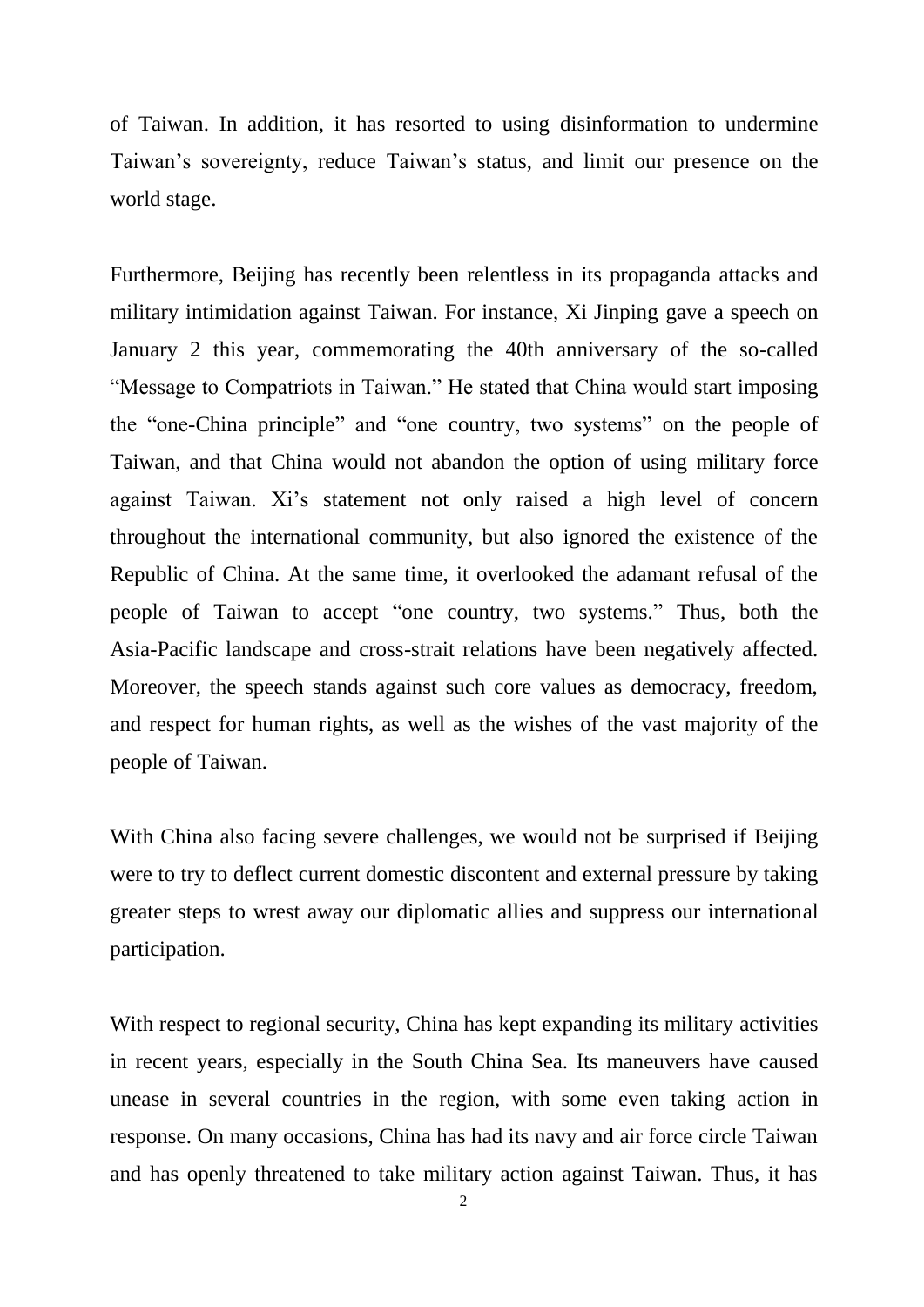unilaterally disrupted the status quo across the Taiwan Strait and severely affected the peace and stability of the Asia-Pacific region.

As for the ever-evolving Korean Peninsula situation, the Second Trump-Kim Summit took place on February 27 and 28 in Hanoi, Vietnam. We are pleased to see that the two sides were willing to set aside their antagonism and engage in peaceful and rational discussion in an effort to jointly deduce tension on the Korean Peninsula and in the Asia-Pacific region.

On the other hand, the strategic competition between the United States and China is being extended. The US Indo-Pacific Strategy that is gradually taking shape could have long-term repercussions on the future of the international community, the Indo-Pacific region, the Taiwan Strait, and Taiwan.

The international economic and trade landscape is also facing dramatic changes and brimming with variables and challenges. Most importantly, the world trade powers are gradually becoming more competitive. In particular, the US-China trade war could have far-reaching ramifications. Brexit could also impact world trade. The potential risks of a global downturn and the pressure to maintain economic growth for emerging markets and financial market stability are increasing. These have impacted the current economic and trade order as well as world economic development. As Taiwan is a trade-driven economy, it is more vulnerable to changes in international trade.

The Comprehensive and Progressive Agreement for Trans-Pacific Partnership (CPTPP) entered into effect on December 30 last year. In light of the current international economic and trade situation, the Agreement is important to the economic development of the world and the Asia-Pacific region.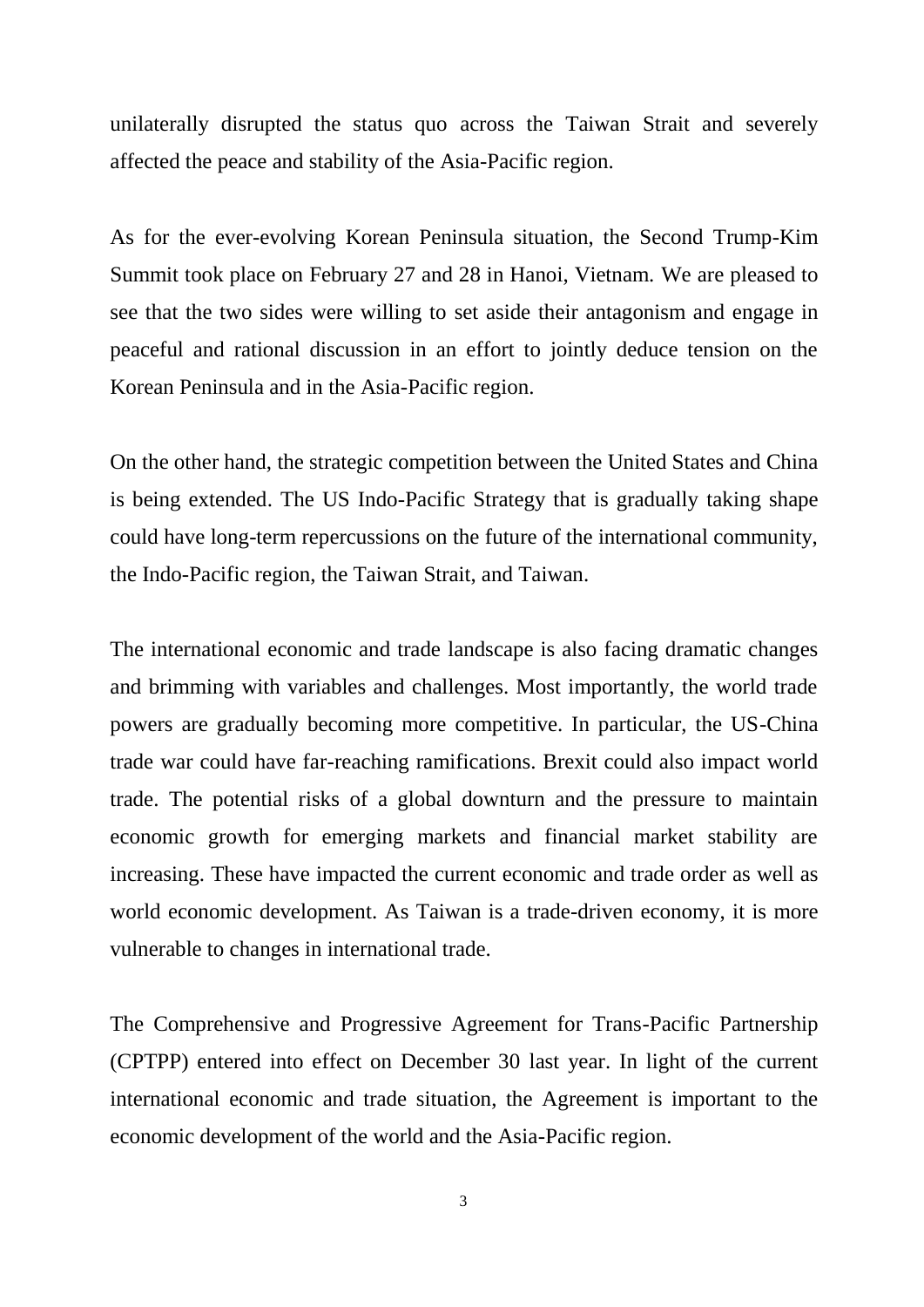Meanwhile, China has been promoting its "Belt and Road" initiative and using debt-trap diplomacy to expand its influence globally, especially in Africa, Latin America, and Pacific Island nations. It frequently resorts to stealing the secrets of other countries and violating the freedom of religion, while leveraging sharp power to intimidate other countries. Many countries have become greatly alarmed by such actions and have taken steps to counter them.

## **2. Turning challenges into opportunities, continuing to promote steadfast diplomacy**

Taiwan's diplomatic security is presently encountering stern challenges, but we are devising ways of turning such challenges into opportunities. For instance, China has applied its measures against Taiwan to other countries, including its attempts to buy political influence, its dissemination of disinformation, and its theft of secret information through hacking into other countries' computer networks. Indeed, many countries are now becoming alert to this situation, and seeking ways to respond. Taiwan has been countering China's onslaught for many years, and stands on the frontline of China's global offensive. We are willing to share these experiences with other countries.

Moreover, China's brazen threats of force against Taiwan have already crossed the line in terms of what many other countries can tolerate, and violate the international community's principle of seeking peaceful means to resolve disputes. This is not only raising tensions across the Taiwan Strait, but also jeopardizing regional peace and stability, damaging the interests of countries in the vicinity. By contrast, Taiwan has striven to maintain cross-strait peace and stability, and continues to play a powerful role in maintaining harmony and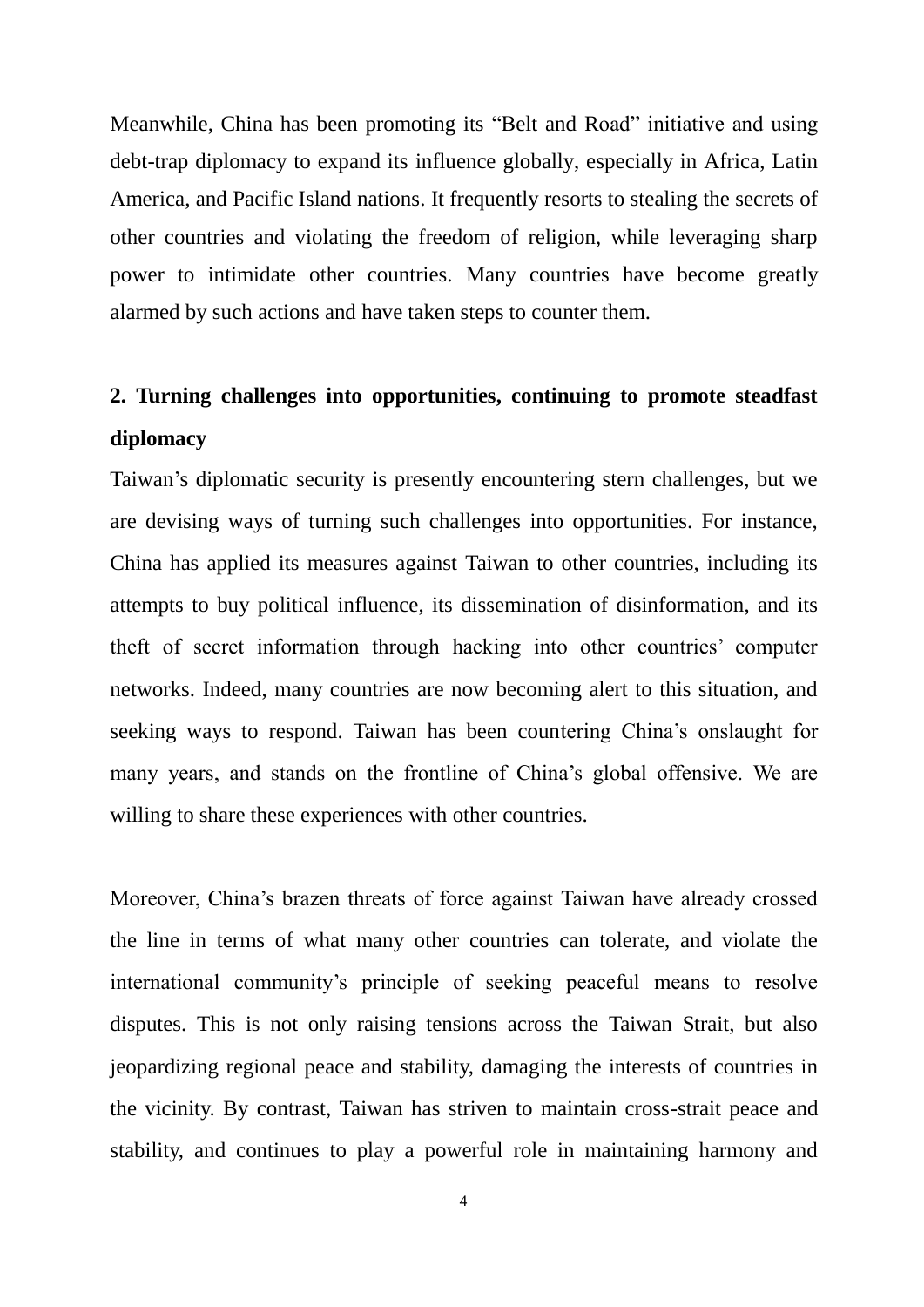prosperity throughout the region. Taiwan is a beacon of democracy in Asia; our existence is closely bound to interests shared across the Asia-Pacific and the international community.

Taiwan will continue to strengthen its close cooperation with such like-minded nations as the United States, Japan, European countries, Canada, and Australia. We will jointly strive to maintain peace and stability throughout the Asia-Pacific, together defending such common ideals and values as democracy, freedom, and human rights. And we will coordinate in responding to China's aggressive influence and uphold the rules-based order, making a concrete contribution toward the harmony, security, and prosperity of both the Asia-Pacific and the world.

To respond to external changes and challenges, MOFA will continue to promote steadfast diplomacy. At present, our key endeavors include:

#### **2.1. Consolidating diplomatic alliances**

Taiwan needs diplomatic allies, and has great regard for them. Maintaining relations with our 17 diplomatic allies remains our priority. Working under the principle of mutual assistance for mutual benefit, we will continue to promote mutual high-level visits, and increase investments and procurements. We will also help allies develop their political and economic infrastructure and further their social development, as well as provide humanitarian assistance. At the same time, we will also seek to participate in more expansive infrastructure or assistance projects being operated by the US or other like-minded nations within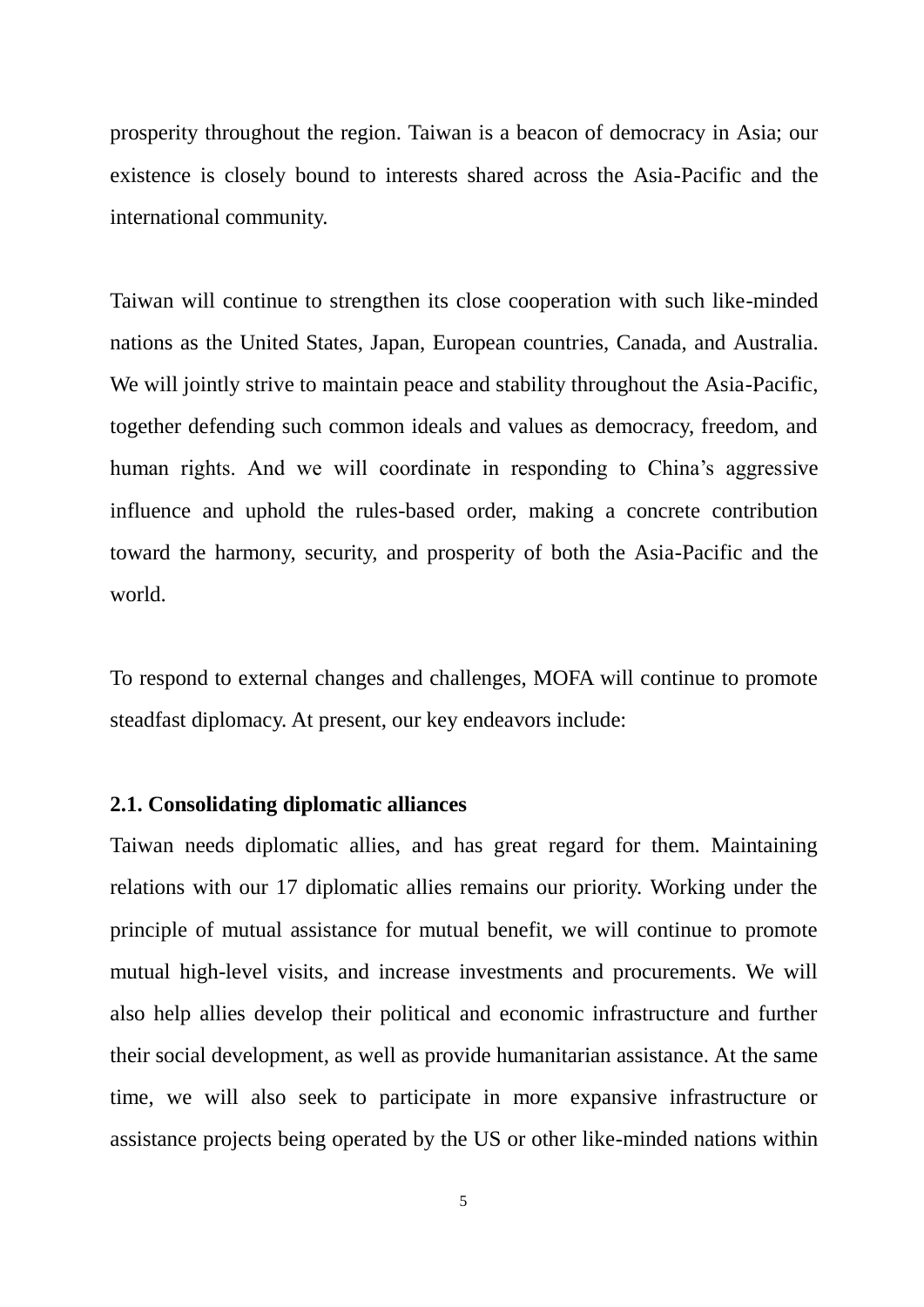our allies' territory, especially in Latin America and Pacific Island nations. However, we will in no way seek to compete with China's dollar diplomacy.

#### **2.2. Deepening relations with other countries, including like-minded nations**

In addition to consolidating relations with diplomatic allies, we will actively promote relations with other countries, and engage particularly in further cooperation with like-minded nations such as the United States, Japan, European countries, Canada, and Australia. We will launch even more dialogue, and make an even greater global contribution by sharing Taiwan's experience of democratization with the whole world.

#### **2.3. Advancing the New Southbound Policy**

We will continue to promote the New Southbound Policy on all fronts. Our mission at this present stage includes promoting the policy's Five Flagship Projects. We are also sharing our experience of industrial development, assisting New Southbound Policy partner nations in carrying out public constructions, helping SMEs and NGOs invest in such nations, and deepening international cooperation with like-minded nations within the New Southbound Policy region. This is putting into practice the fundamental spirit of the New Southbound Policy—that Taiwan helps Asia, and Asia assists Taiwan.

### **2.4. Expanding international participation**

Taiwanese people have long shared the hope for more international participation. This is something we all know Taiwan deserves. Taiwan will not give up on efforts to expand our international presence. Indeed, we have the ability to make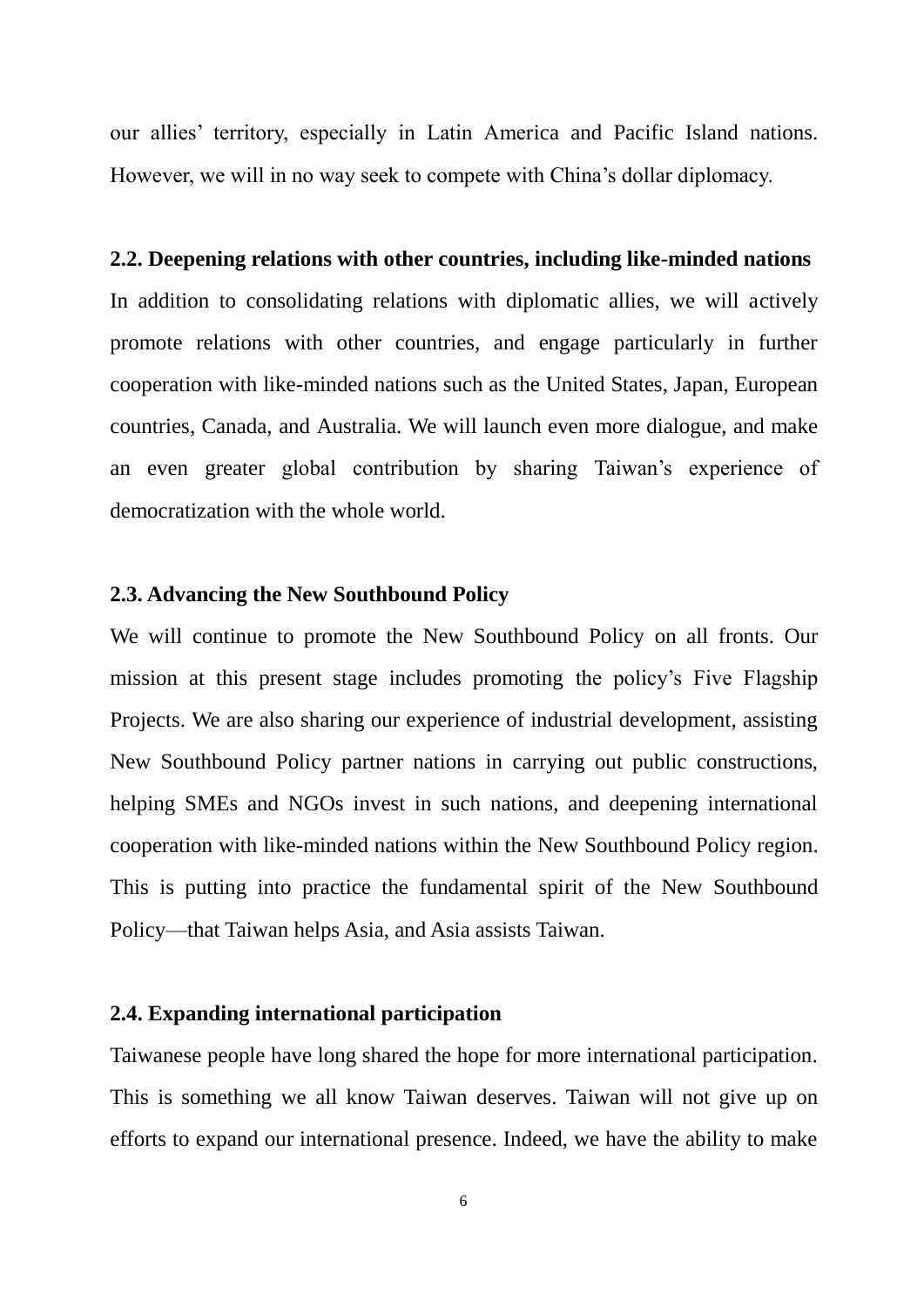even greater contributions to international society. Therefore, based on the principles of pragmatism, professionalism, and making contributions, MOFA will integrate a range of potential resources and strengths, and continue to actively seek participation in more international organizations. We will also do all we can to safeguard Taiwan's rights and interests in organizations that we have already joined, broadening and deepening our contributions. And as one of Taiwan's greatest strengths is its NGOs, MOFA will continue to cooperate with leading NGOs, establishing sustainable partner relations and helping them engage in international cooperation and exchange.

## **2.5. Endeavoring to join regional economic integration mechanisms, strengthening regional cooperation**

Taking an approach that places equal emphasis on multilateral and bilateral participation, MOFA will continue to spare no effort in pushing to join the CPTPP and other regional economic integration mechanisms. Joining the CPTPP would require joint consensus, so we will continue to confer with Japan and the CPTPP's 10 other signatories in a bid to seek their support.

MOFA has also established a CPTPP task force. I am serving as the Convener of the group, which comprises Representatives serving in the 11 CPTPP member countries and personnel from the relevant Departments. We are meeting at regular intervals, shaping Taiwan's case, and attempting to resolve associated difficulties as quickly as possible.

Going forward, we will also strive to sign even more bilateral economic and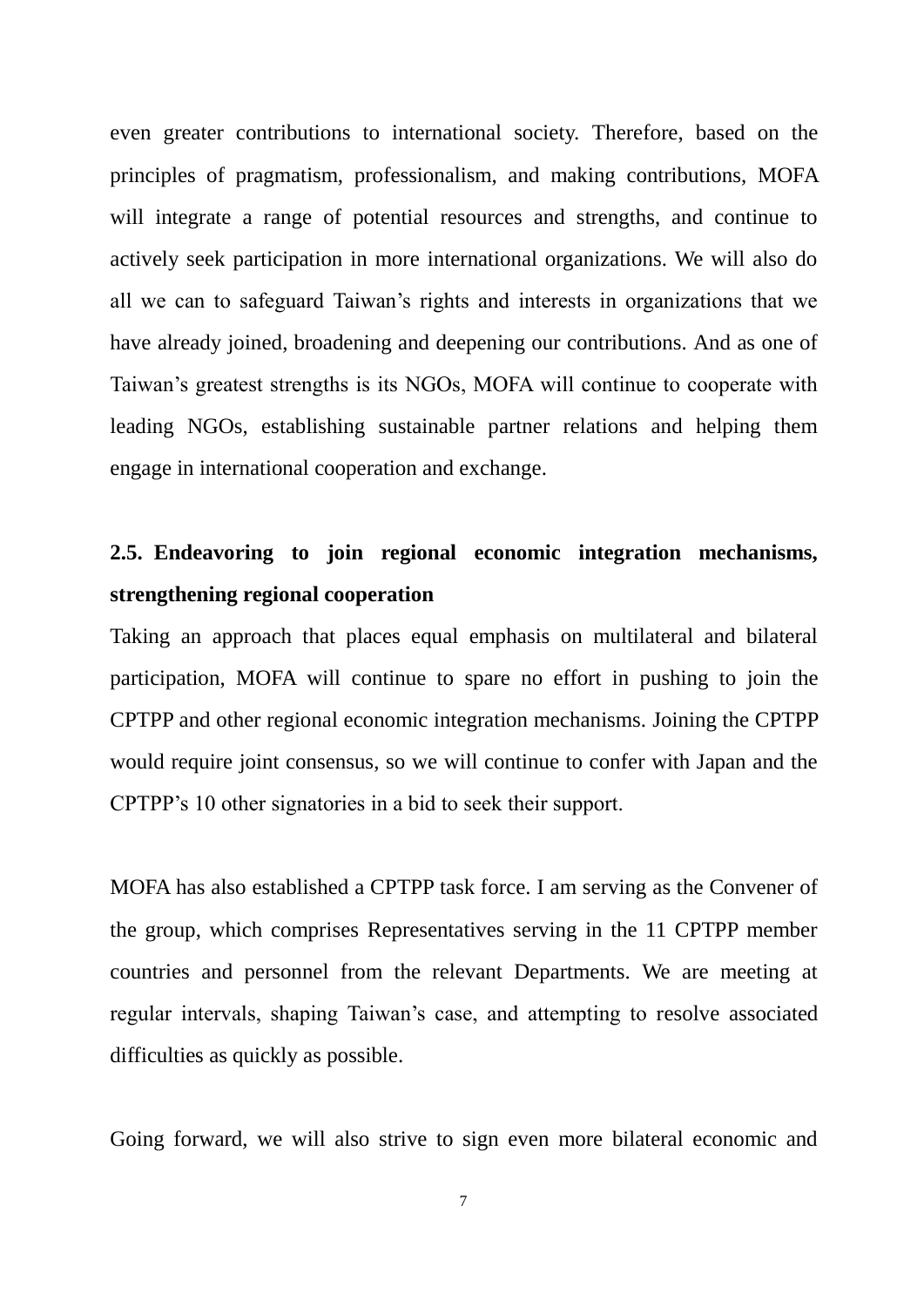trade agreements, strengthening Taiwan's economic clout. At the same time, we will continue to expand and intensify cooperation with friendly nations throughout the region by promoting the New Southbound Policy in unity with the Indo-Pacific Strategy, and by endeavoring to join the CPTPP.

#### **2.6. Letting the outside world hear the voice of Taiwan**

MOFA will continue to speak out within the international community, playing a role to ensure that Taiwan's voice and position get out into the world. In this way, the international community will understand Taiwan all the better, and support us all the more. In particular, we are strengthening our use of new media platforms—including Facebook, Twitter, Instagram, and YouTube—to strengthen public diplomacy and international outreach.

#### **2.7. Fulfilling our international responsibilities**

In addition to supporting diplomatic allies' development, Taiwan will cooperate closely with like-minded nations on such contemporary issues of global concern as regional security, public health and medicine, climate change, religious freedom, charitable affairs and humanitarian assistance, counterterrorism, and information security, putting our soft power and warm power on display. We will also put the UN's Sustainable Development Goals and the UNFCCC into practice, fulfilling our responsibilities as a member of the international community and making even more contributions to global society.

### **2.8. Forging ahead with public services and conveniences**

MOFA will continue to forge ahead with a range of public services and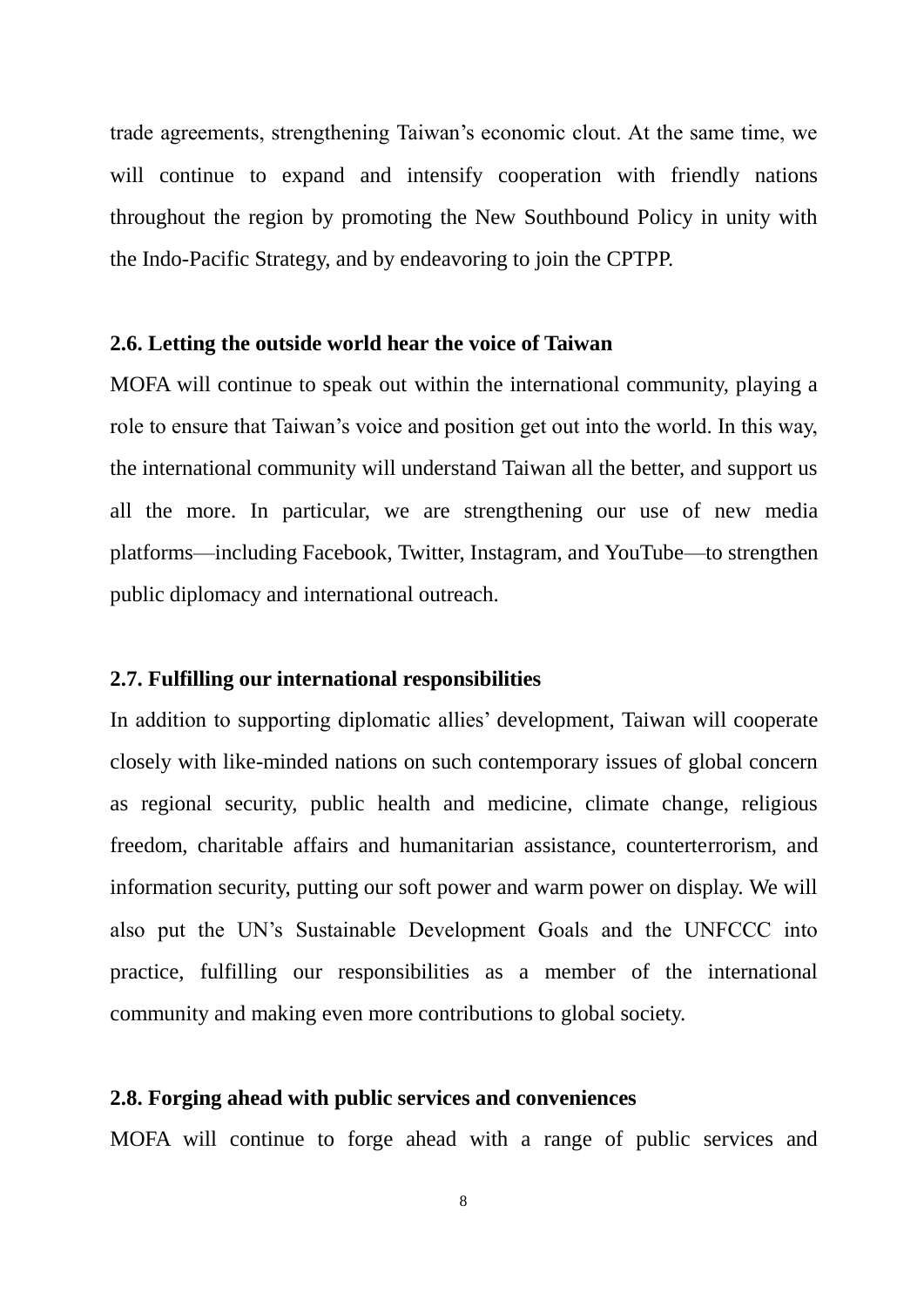conveniences. This includes a program of 12 reforms, Measures to Strengthen Emergency Responses at Overseas Missions, launched last October. Our two core goals are to be accountable to a fair and reasonable degree, and provide assistance in as efficient a manner as possible.

## **3. Key achievements for steadfast diplomacy since the last Legislative Yuan session**

### **3.1. Stable alliances**

China remains unrelenting in its efforts to entice away our diplomatic allies, and a number of politicians in these countries have unrealistic expectations about what China can do for them. Against this context, our Ministry and Embassies are striving to safeguard relations with our 17 diplomatic allies and consolidate our ties. At present, relations with all of our diplomatic allies are stable.

Since I presented my last report, numerous Heads of State and high-level officials have continued to visit Taiwan, including: Tommy E. Remengesau, Jr., President of Palau, and Madam Remengesau; Baron Divavesi Waqa, President of Nauru; Silvio Ovelar, President of the Paraguayan Congress and Senate, leading a delegation of six other senators alongside Minister of Tourism Sofia Montiel de Afara; Denis Ronaldo Moncada Colindres, Nicaragua's Minister of Foreign Affairs, and Bosco Martin Castillo Cruz, Minister of Youth; Thulisile Dladla, the Kingdom of Eswatini's new Minister of Foreign Affairs and International Cooperation, Thambo Gina, Minister of Economic Planning and Development, and Moses Vilakati, Minister of Tourism and Environmental Affairs; Ezechiel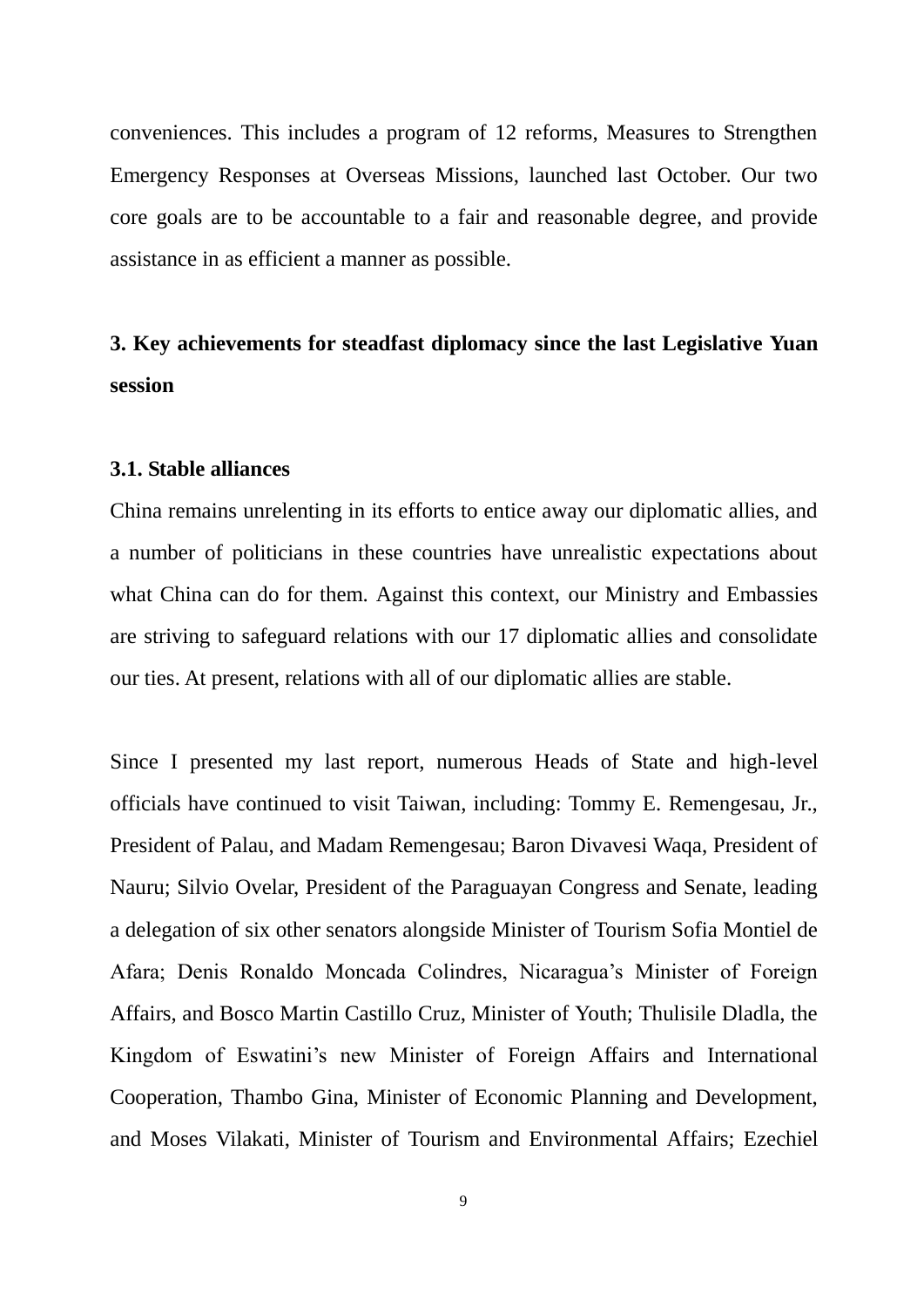Joseph, St. Lucia's Minister for Agriculture, Fisheries, Physical Planning, Natural Resources and Co-operatives, and Herod Stanislas, Minister in the Ministry of Agriculture, Fisheries, Physical Planning, Natural Resources and Co-operatives; Oscar Hugo Lopez Rivas, Guatemala's Minister of Education; and Archbishop Giampietro dal Toso, Adjunct Secretary of the Holy See's Congregation for the Evangelization of Peoples and President of the Pontifical Mission Societies. These visits attest to our allies' support and regard for Taiwan.

I would especially like to thank Legislative Yuan President Su for representing President Tsai during his visit to participate in St. Lucia's Independence Day celebrations from January 20 to 26. The trip demonstrated the close friendship that Taiwan and St. Lucia enjoy.

In a similar vein, last November I led a delegation to the Marshall Islands to celebrate the 20th anniversary of our nations' diplomatic ties. I met with President Hilda C. Heine and a number of high-level officials, exchanging views on a range of topics relating to our countries' bilateral cooperation, which bears testimony to our profound alliance.

#### **3.2. Steady advances in Taiwan-US relations**

Taiwan-US relations continue to advance steadily. With this year marking the 40th anniversary of the Taiwan Relations Act (TRA), both sides have been advancing mutual trust, continuing to strengthen partner relations through the relevant channels, and expanding areas of cooperation.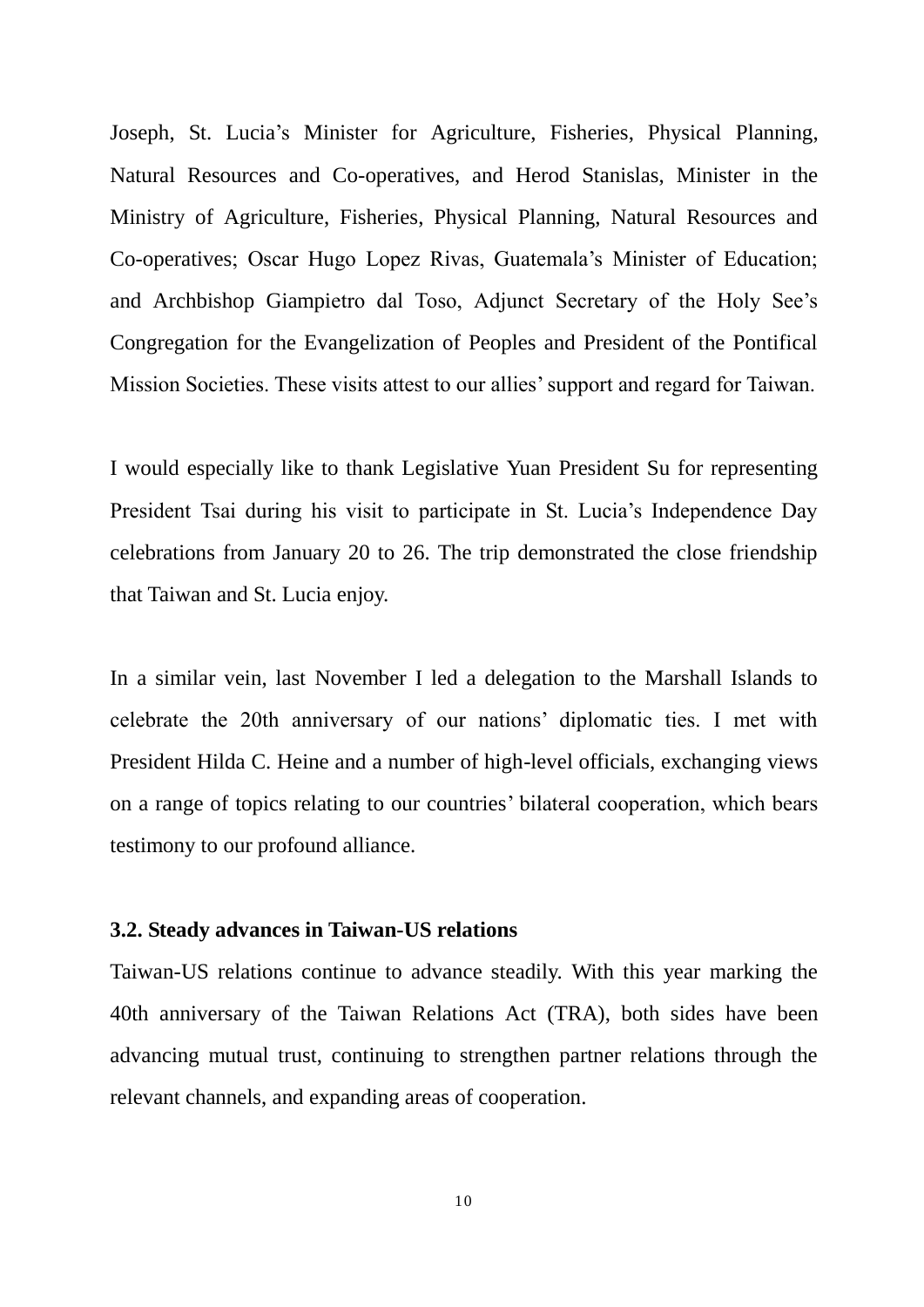The Trump administration has continued to publicly acclaim its friendship with Taiwan, and reiterate its commitments to our nation. In a tweet made shortly after the November 2018 local elections, for example, Secretary of State Mike Pompeo stressed that Taiwan's "constitutional democracy is an example for the entire Indo-Pacific." More recently, Secretary Pompeo also praised Taiwan as "a democratic success story, a reliable partner, and a force for good in the world."

The Asia Reassurance Initiative Act of 2018 was also signed into law by President Trump in December after having been passed by Congress with unanimous consent. In addition to reiterating the US security commitment to Taiwan consistent with the TRA and the Six Assurances, the act urges the US President to make regular sales of defense articles to Taiwan, and to encourage the travel of high-level officials to Taiwan.

After Xi Jinping touted a "one country, two systems" framework on January 2, and refused to rule out the use of force against Taiwan, US National Security Council Spokesman Garret Marquis responded on January 7 by tweeting that "the US rejects [China's] threat or use of force to compel the people of Taiwan," adding that "Beijing should stop its coercion [and] resume dialog [with] the democratically-elected administration on Taiwan." US Senators and Representatives have been united in publicly voicing support for Taiwan, opposing China's continued threats against us and offering their staunch support.

On January 22, the US House of Representatives unanimously passed a bill previously introduced by Representative Ted Yoho (R-FL), Chairman of the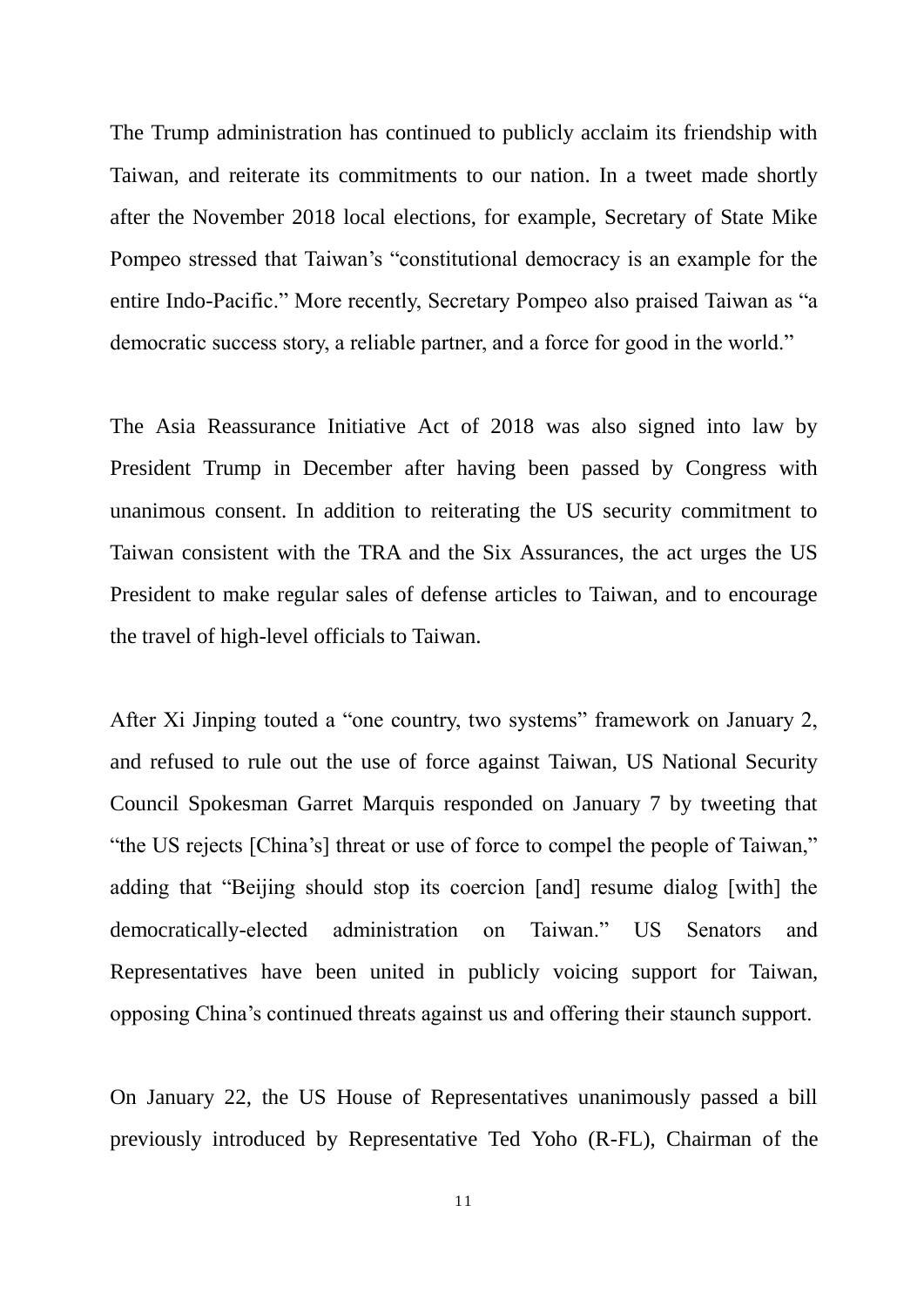House's Asia and Pacific Subcommittee, asking the US Secretary of State to formulate a strategy for assisting Taiwan to regain observer status at WHO.

Since last October, Taiwan and the US have jointly organized three workshops under our Global Cooperation and Training Framework (GCTF): an International Workshop on Defending Democracy through Media Literacy, Achieving 50-50: Empowering Women Leaders in the Indo-Pacific Region, and a Humanitarian Assistance and Disaster Relief Workshop.

Last December, Legislative Yuan President Su represented the Taiwanese government in attending the memorial service for President George H. W. Bush, paying our highest respects to the former US Head of State.

In December 2018, acting US Assistant Secretary of Commerce for Global Markets Ian Steff visited Taiwan. Steff thanked Taiwan for putting together a group to attend the SelectUSA investment summit, and expressed his hope to continue to deepen commercial and investment ties between Taiwan and the US.

#### **3. New Southbound Policy continues to yield results**

The New Southbound Policy continues to yield results. In tourism and personnel exchanges, the number of entries by travelers from New Southbound countries into Taiwan reached 2,307,982 in 2018, a 13.6 percent increase on the year prior. Meanwhile, 51,970 individuals from New Southbound countries came to Taiwan in 2018 for study or training, representing year-on-year growth of 25.6 percent. That same year, 21,100 individuals from Taiwan traveled to New Southbound countries for study or training, up 9.5 percent on the year previous.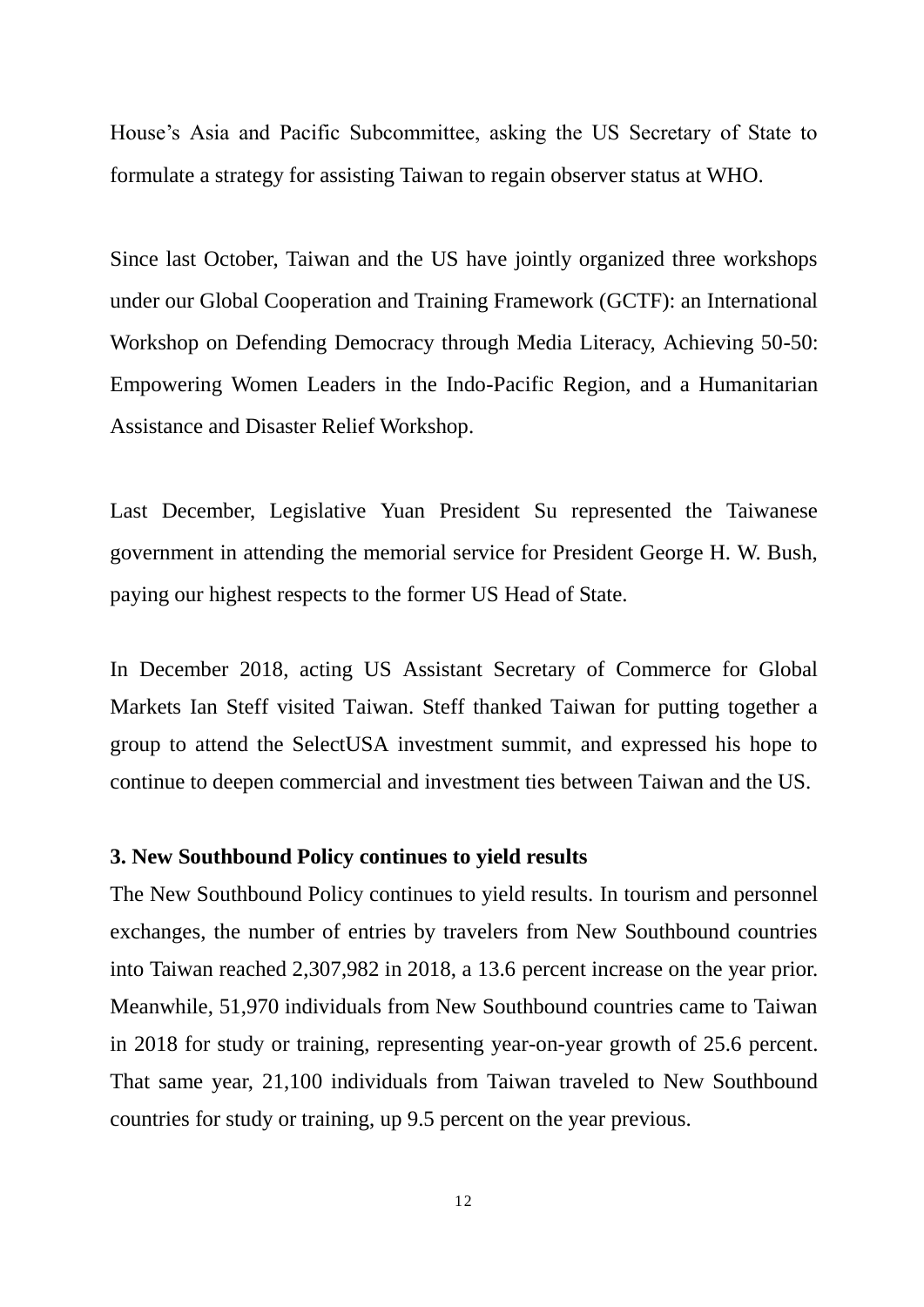In trade and investment, the total trade volume between Taiwan and New Southbound countries reached 117.1 billion US dollars in 2018, representing 5.69 percent growth from 2017. Moreover, in 2018, our government approved 643 separate investment projects by New Southbound country-based firms in Taiwan, up 10.86 percent on 2017. The value of those new investments in 2018 totaled approximately 390 million US dollars, a 43.33 percent increase on the year prior.

In terms of trade agreements, an updated Taiwan-India investment agreement was signed in Taipei in December 2018, providing an even higher level of protection for Taiwanese companies investing in India. In addition, Taiwan also signed arrangements on mutual recognition of authorized economic operators with Australia and India, facilitating customs procedures for approved businesses and increasing Taiwan's export competitiveness.

The second annual Yushan Forum was held in October 2018, with 51 speakers (including two Nobel Peace Prize winners) from 17 different countries and more than 1,000 guests in attendance.

## **4. Taiwan-Japan relations enjoy steady progress, with both sides maintaining good faith and common ground**

Despite the effects of various sources of instability, steady progress is being made in Taiwan-Japan relations, and mutual visits by officials from both sides are continuing unabated at increasingly higher levels.

At the 43rd Taiwan-Japan Economic and Trade Conference held in Taipei in November 2018, our two sides signed a mutual recognition arrangement on authorized economic operators as well as four other memoranda, a considerable achievement.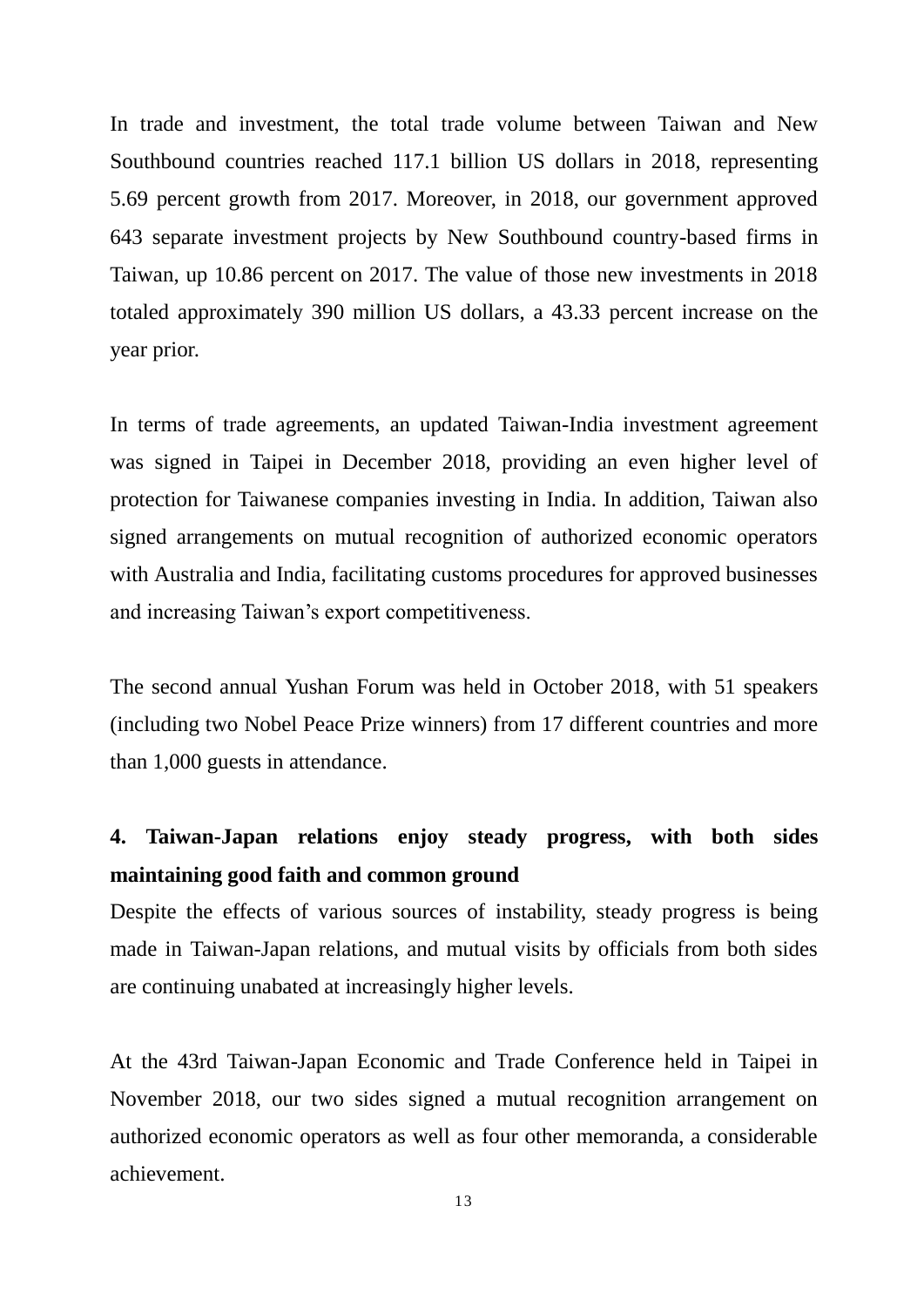The third Taiwan-Japan Maritime Affairs Cooperation Dialogue took place in December 2018 in Tokyo, and saw the signing of two memoranda of understanding, one on bilateral cooperation in tackling smuggling, illegal immigration, and cross-border crime, and the other on joint marine science research.

#### **5. Taiwan-EU relations maintain healthy momentum**

Taiwan-EU relations have maintained a healthy momentum, with both sides continuing to deepen exchanges and cooperation on the basis of our shared core beliefs and values. Mutual visits by high-level officials from both sides continue to go forward.

After Xi Jinping's January 2 address on "one country, two systems," in which he declined to rule out the use of force against Taiwan, the administrations of the EU, Germany, and the UK, together with the Belgian, European, Scottish and UK parliaments, issued public statements of support for Taiwan.

In December 2018, the European Parliament approved its 2018 annual report on the implementation of the EU's Common Foreign and Security Policy, upholding support for Taiwan's democracy. And on January 30, the European Parliament held a Plenary Debate on the latest developments in the relations between China and Taiwan. At the debate, European Commissioner for Humanitarian Aid and Crisis Management Christos Stylianides laid out the EU's "one China policy," calling Taiwan "like-minded" and praising Taiwan's accomplishments. This marked the first time that the European Parliament included cross-strait political issues in a plenary debate, a meaningful step.

On January 20, European Parliament-Taiwan Friendship Group Chair Werner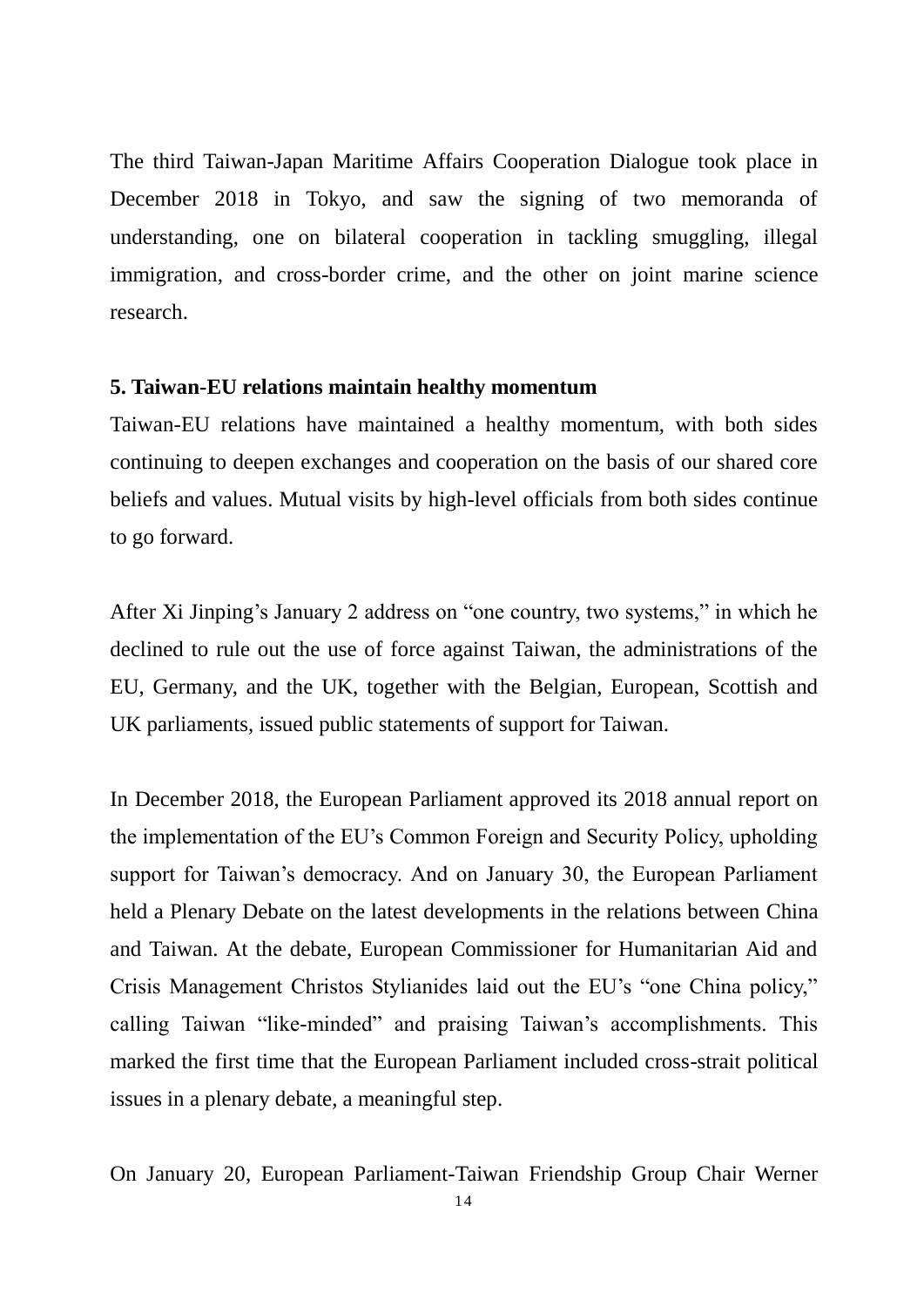Langen presented to President Tsai a "Statement on Promoting Peace and Stability in the Taiwan Strait," signed by 155 MEPs from a range of political groups, expressing firm support for Taiwan.

Over this period, we have signed five agreements, memoranda of understanding, and joint statements with European countries, including a Memorandum of Understanding on Cooperation in the Field of Higher Education between the Ministry of Education (MOE) – Taipei and the Federal Ministry of Education, Science and Research (BMBWF) – Vienna, an Administrative Arrangement Between the Taipei Representative Office in the European Union and Belgium and the Directorate-General for Internal Market, Industry, Entrepreneurship and SMEs of the European Commission on Cluster Cooperation, and an Agreement on Cooperation between the ROC (Taiwan) Ministry of Science and Technology and the French National Institute of Health and Medical Research. These agreements all promote Taiwan's substantive relations with Europe.

#### **6. Active efforts to participate in international organizations**

At the past APEC Leaders' Summit in November 2018, Taiwan's Leader's Representative Morris Chang and his wife led a delegation to attend, with impressive results. During the APEC Economic Leaders' Meeting, Chang as President's Representative exchanged views with other economic leaders on responses to current global economic trends. Chang also held bilateral discussions with US Vice President Mike Pence, Japanese Prime Minister Shinzo Abe, and Singaporean Prime Minister Lee Hsien Loong, and interacted with other leaders during the course of the summit.

In addition, Executive Yuan Minister without Portfolio John Deng and Minister of National Development Chen Mei-ling represented Taiwan at the APEC Ministerial Meeting, where they had an in-depth discussion with representatives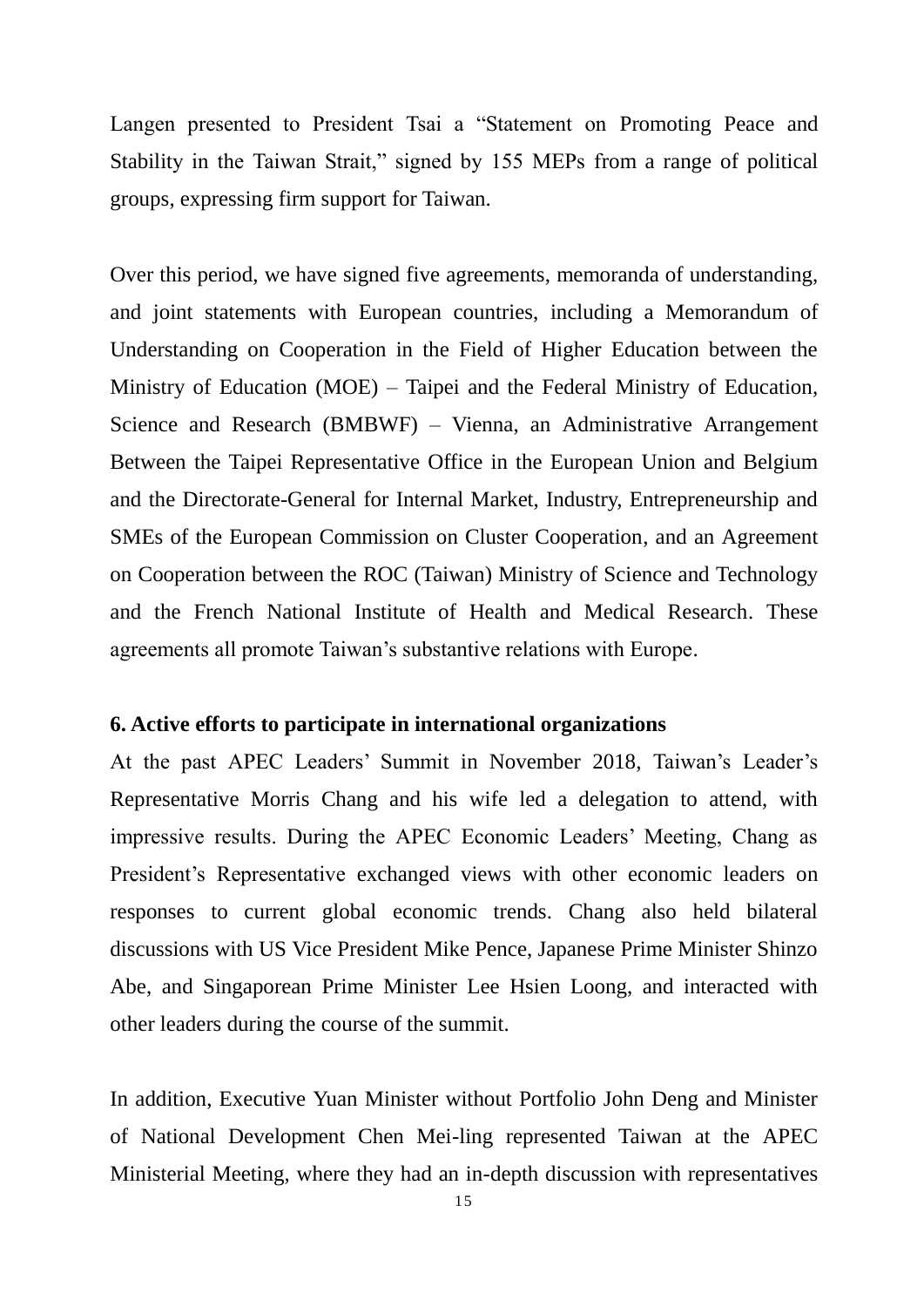of other economies on how to strengthen sustainable and inclusive growth in the digital era. During the meeting, they also held a number of bilateral dialogues with ministerial-level representatives of other economies.

At the meeting of the World Health Organization's Executive Board this past January, representatives of nine countries – Japan and the US as well as our diplomatic allies Guatemala, Haiti, Honduras, Eswatini, Nicaragua, Paraguay, and Solomon Islands – all spoke up in support of Taiwan's wish to participate. Moreover, our allies Nicaragua, St. Kitts and Nevis, and St. Lucia expressed their support for Taiwan's inclusion in writing.

In our bid for participation in the International Criminal Police Organization (INTERPOL), 11 diplomatic allies submitted letters of support to the INTERPOL Secretary General ahead of the organization's General Assembly in November 2018, with one ally speaking up at the assembly and four allies personally lobbying the Secretariat for our inclusion. The administrations and/or legislatures of France, Germany, Italy, the UK, and the US publicly declared their support for Taiwan's inclusion.

As regards our efforts to take part in the United Nations Framework Convention on Climate Change (UNFCCC), the Ministry of Foreign Affairs planned a number of international campaign events during November 2018, and arranged more bilateral discussion sessions (38 sessions) and media interviews (14 interviews) than in any previous year. These efforts have been effective in conveying our requests to the international community, and I personally would like to once again thank the UK government for its public support for Taiwan's UNFCCC participation.

### **7. Actively speaking up in the international arena**